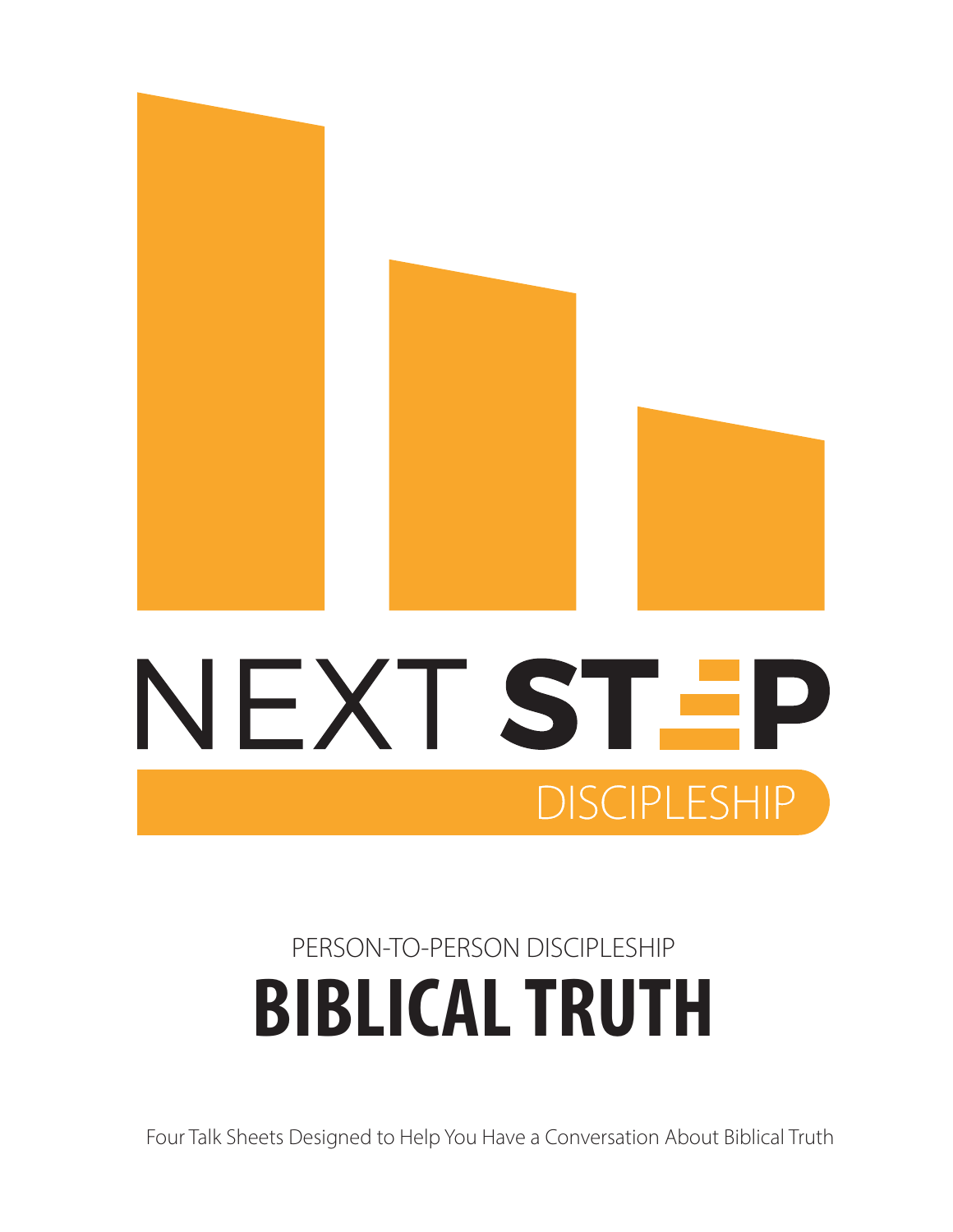## **USING P2P TALK-SHEETS**

The idea of being a disciple-maker can be intimidating; but it doesn't have to be. Person-to-Person (P2P) Talk-Sheets are designed to help you have a conversation with another person about key faith topics. These pages are designed to be used anywhere, whether you're sitting in your home or meeting in a coffee shop. In addition, you can move through this conversation at whatever pace you think is best, spending as much time as you need on developing the associated habit.

Each P2P sheet is packed with resources that help you move from conversation to action: key scripture to read, discussion questions, and application activities.



This particular packet is designed to introduce your conversation partner to the Core Value of Biblical Truth. Through conversation, you'll discover the life-giving words of the Bible and how you can begin to read it on your own.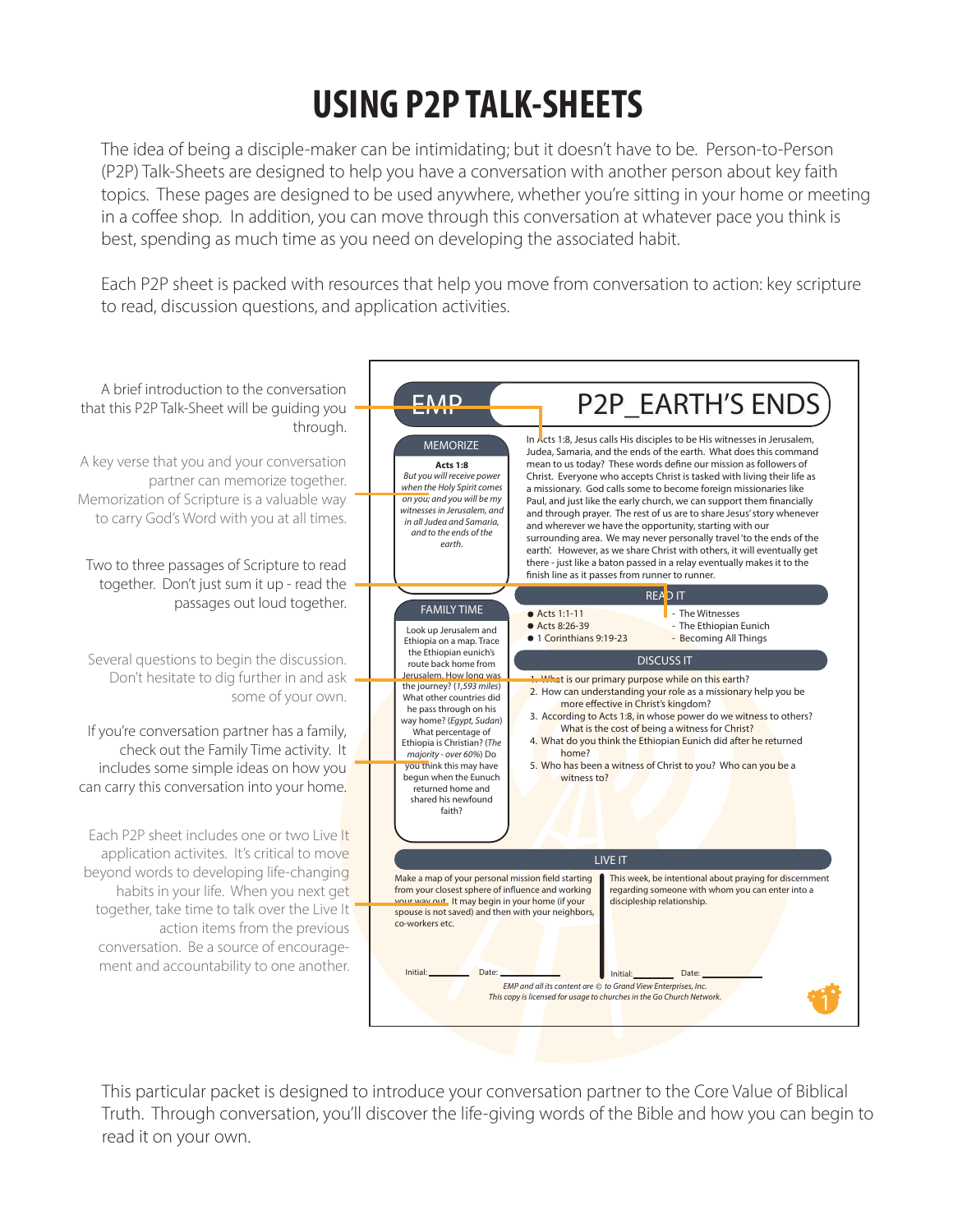# EMP (P2P\_BIBLE STUDY

#### **MEMORIZE**

#### **Psalm 119:11**

*I have hidden your word in my heart that I might not sin against you.*

### FAMILY TIME

As a family, choose a verse to memorize this week. Some great verses to start with are:

> Psalm 119:105 1 Timothy 4:12 Colossians 3:23 Ephesians 4:32

There is a whole book full of spectacular words straight from God to make a part of your families rhythm.

The Bible is much more than 'The Good Book'. It is God's Holy Word written down for His people. Within its pages are both the greatest love story and the greatest rescue story ever told. God's Word is many things:

 It is **living and active**, which means it speaks just as clearly to our lives as it did to the lives of Christ followers who lived thousands of years ago.

 It is **purposed**. In Isaiah 55:11 God promises that His Word will never come back void.

 God's Word is **powerful**. In Ephesians 6 the Word of God is referred to as the sword of the Spirit. Satan, the father of lies, can only be defeated by the truth of God's Word.

Only by studying, memorizing and applying God's Word will we know God's will and realize His plan for our lives. Don't let this direct communication from God sit on your shelf unread!

#### READ IT

- Matthew 7:24-27
	- Wise and Foolish Builders
- Psalm 19:7-11 ● Psalm 119:9-16
- Wonders of the Word
- Seeking God's Word

#### DISCUSS IT

- 1. When you think of the title 'Bible,' what words come to mind?
- 2. How often do you spend time in God's Word?
- 3. What portion of the Word is your favorite? What areas of the Bible do you find the most difficult to read?
- 4. What stops you from spending more time in the Word?
- 5. According to the Psalms, what are some of the benefits of reading the Bible?
- 6. What are you building your house on? God's Word or something else?

### LIVE IT

If you do not already do so, commit to spending time in God's Word daily. Find a time when you can be focused. Approach His Word in prayer and begin to grow in your relationship to the Creator.

Choose a Bible Reading Plan online that will challenge the amount of time you spend in God's Word or take you through some of the areas that you have not read before.

Or commit to reading through the entire Bible in a set amount of time - a year or two.

Initial: Date: Date: Date: Date: Date: Date: Date:

1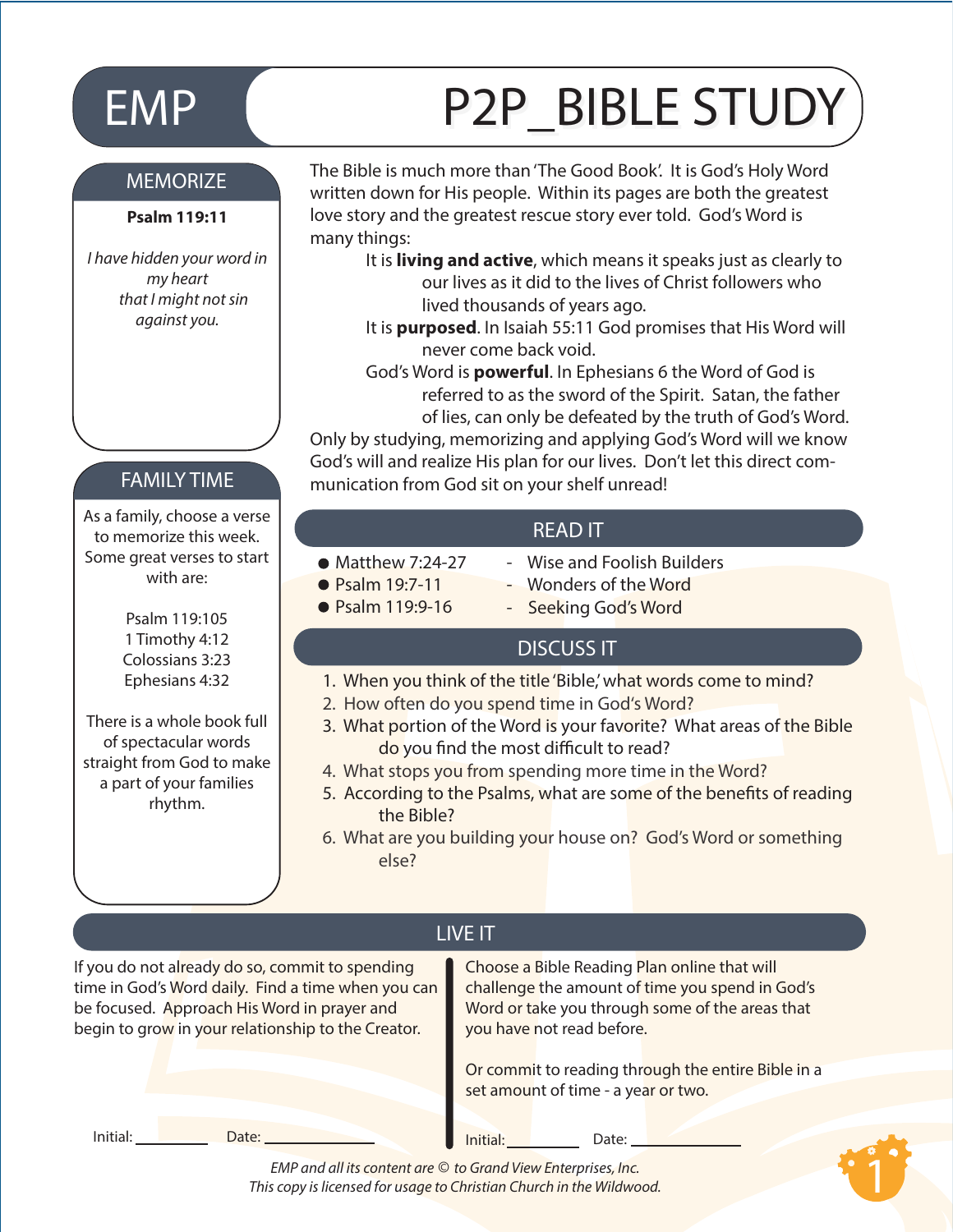# EMP (P2P\_DIGGING IN

#### **MEMORIZE**

#### **Hebrews 4:12**

*For the word of God is alive and active. Sharper than any double-edged sword, it penetrates even to dividing soul and spirit, joints and marrow; it judges the thoughts and attitudes of the heart.*

#### FAMILY TIME **READ IT**

Is the TV on every day in your house? Is the word of God opened every day?

Purpose to share God's word with your family every day. What your children learn at home will echo in their hearts and develop into an authentic relationship with God. If you have little children, buy a good Children's Bible and read it with them every day.

God gave us three amazing avenues to building a relationship with Him - the Holy Spirit, prayer and the Word. Truly knowing God requires reading the Bible. In it God is revealed, His character is understood and and His will for us is known. Through the Words of the Bible, we discover who God is: that He has a sense of humor (Job 38-39), that He is desperately in love with you, that He is tender (Zephaniah 3:17), compassionate, merciful - and the list goes on!

The Bible is living and active and used to achieve God's desires and purposes. Because of that, we need to approach it as an extension of God in this world and let it shape us in a very real and personal way.

 $\bullet$  John 1:1-14 - The Word in Flesh

 $\bullet$  John 15:13-17  $\bullet$  Hebrews 4:12-13

- Friendship with Christ
	- Living and Active

#### DISCUSS IT

- 1. Why does Hebrews describe the Bible as living and active? How does this make the words found here different than any other book?
- 2. According to John, what is the relationship between Jesus and the Word?
- 3. God reveals Himself through His Word. How has your understanding of God changed as you have read His Word?
- 4. Because God's Word is living and active, it can speak to you in different ways at different times. How has the same verse or book of the Bible meant something different to you at different points in your life?
- 5. In John 15, how does Jesus say we have a friendship with Him?

|                                                                                                                                                                                                                | LIVE IT                                                                                                                                                                                                                                                            |
|----------------------------------------------------------------------------------------------------------------------------------------------------------------------------------------------------------------|--------------------------------------------------------------------------------------------------------------------------------------------------------------------------------------------------------------------------------------------------------------------|
| Choose one chapter of Scripture this week and<br>make it part of your regular daily rhythm. Spend<br>some time each day reading the same passage.<br>Incorporate it into your prayer relationship with<br>God. | Many people have never read everything God has<br>written. If the person you loved most was suddenly<br>taken away and you found a special journal they'd<br>been keeping for you would you read it cover to<br>cover or just read a few sentences here and there? |
| For more on this practice, search for Divine Lectura<br>online.<br>Initial:<br>Date:                                                                                                                           | This week, approach the Bible as just that, a journal<br>from God on how He planned to save the world.<br>Initial:<br>Date:                                                                                                                                        |
|                                                                                                                                                                                                                |                                                                                                                                                                                                                                                                    |

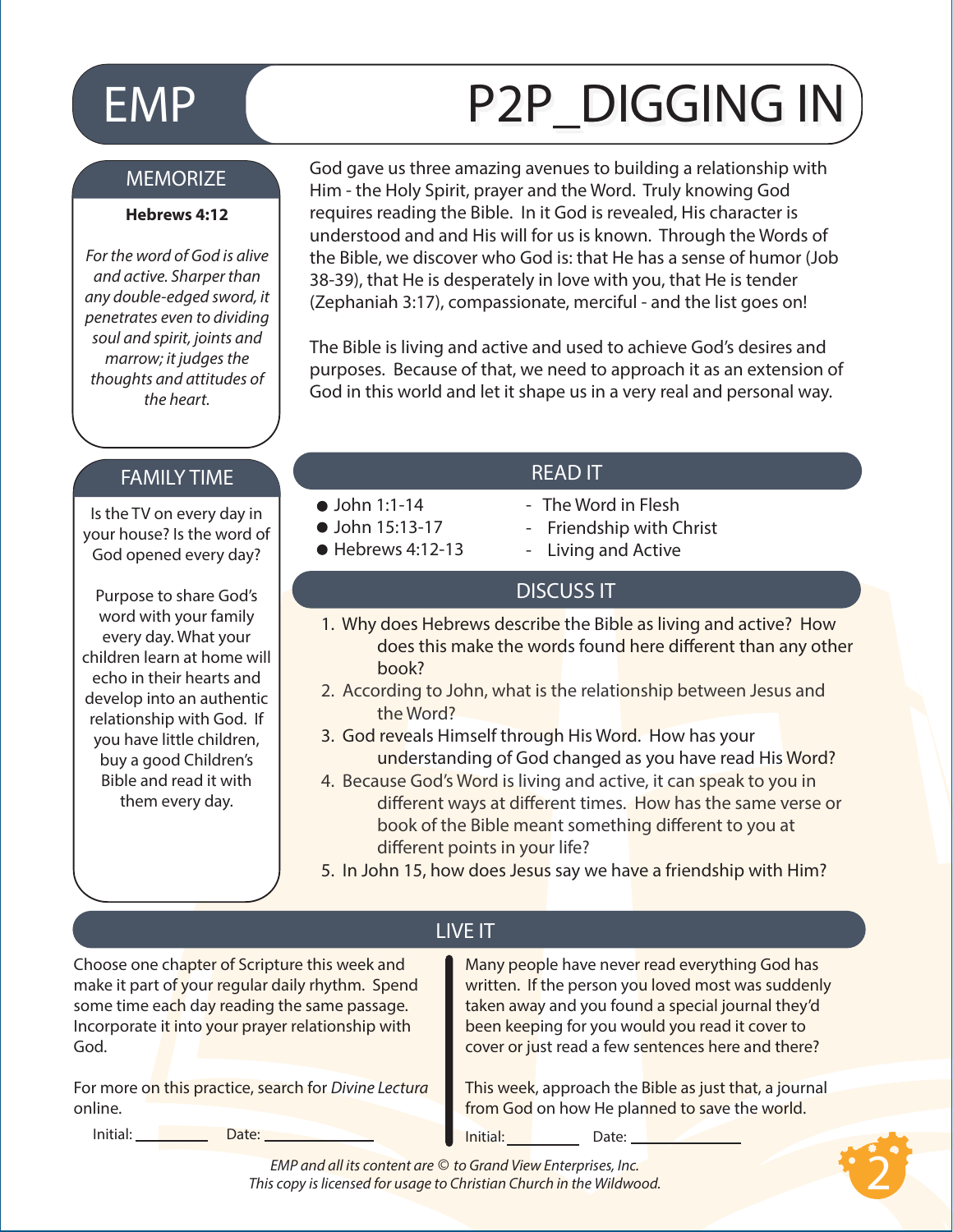# EMP P2P\_LIVING THE WORD

#### **MEMORIZE**

#### **2 Timothy 3:16-17**

*All Scripture is God-breathed and is useful for teaching, rebuking, correcting and training in righteousness, so that the servant of God may be thoroughly equipped for every good work.*

### FAMILY TIME **READ IT**

Help your family understand how God's Word works in your life using the 'Soil and Seeds' parable from Luke.

Prepare four cups, one with each type of soil from the story. Spend some time discussing with your family about what makes some soil good for growth and what makes some bad. Encourage them to live their lives in such a way that God's Word can take root.

Once we accept Christ as Lord of our life the Holy Spirit begins to prompt us to make changes to our lives. Some of these changes are immediate and others happen over time as a result of reading God's Word and putting it into practice. Once we know what is right - what God would have of us - we are responsible for making any necessary changes. The apostle James compares the person who hears the Word but does not do what it says to someone who forgets what they look like as soon as they look away from the mirror. The opposite side of that picture is the person who hears the Word and lives it out in their life. God's laws are perfect and are not meant to bind us but to free us. They give us the freedom to become the people we were meant to be.

- Deuteronomy 30:11-14 The Word is Near
- James 25:21-25
- $\bullet$  Luke 7:24-27
- Hearing and Doing
- Soils and Seeds

### DISCUSS IT

- 1. Discuss the ways God's Word has blessed you and given you freedom.
- 2. To what type of soil do you most compare to? What are some ways in which you can personally become more responsive to God's Word?
- 3. Why does James compare ignoring the Word to forgetfulness?
- 4. How are we deceiving ourselves if we listen to the Word but do not do what it says?
- 5. Is there anything you have been convicted by in God's Word but ignored?

This week, slow down while you're reading the Bible. Before you start reading, pray that God will give you the wisdom to see how this passage applies to your life. Read the passage over several times. After you are finished, find some practical ways to apply that passage in your life this very day.

## LIVE IT

Whether you have a green thumb or not, try growing a couple of plants from seed to serve as reminders to strive towards being fertile soil for God's Word.

Initial: Date: Date: Date: **Initial:** Date:

3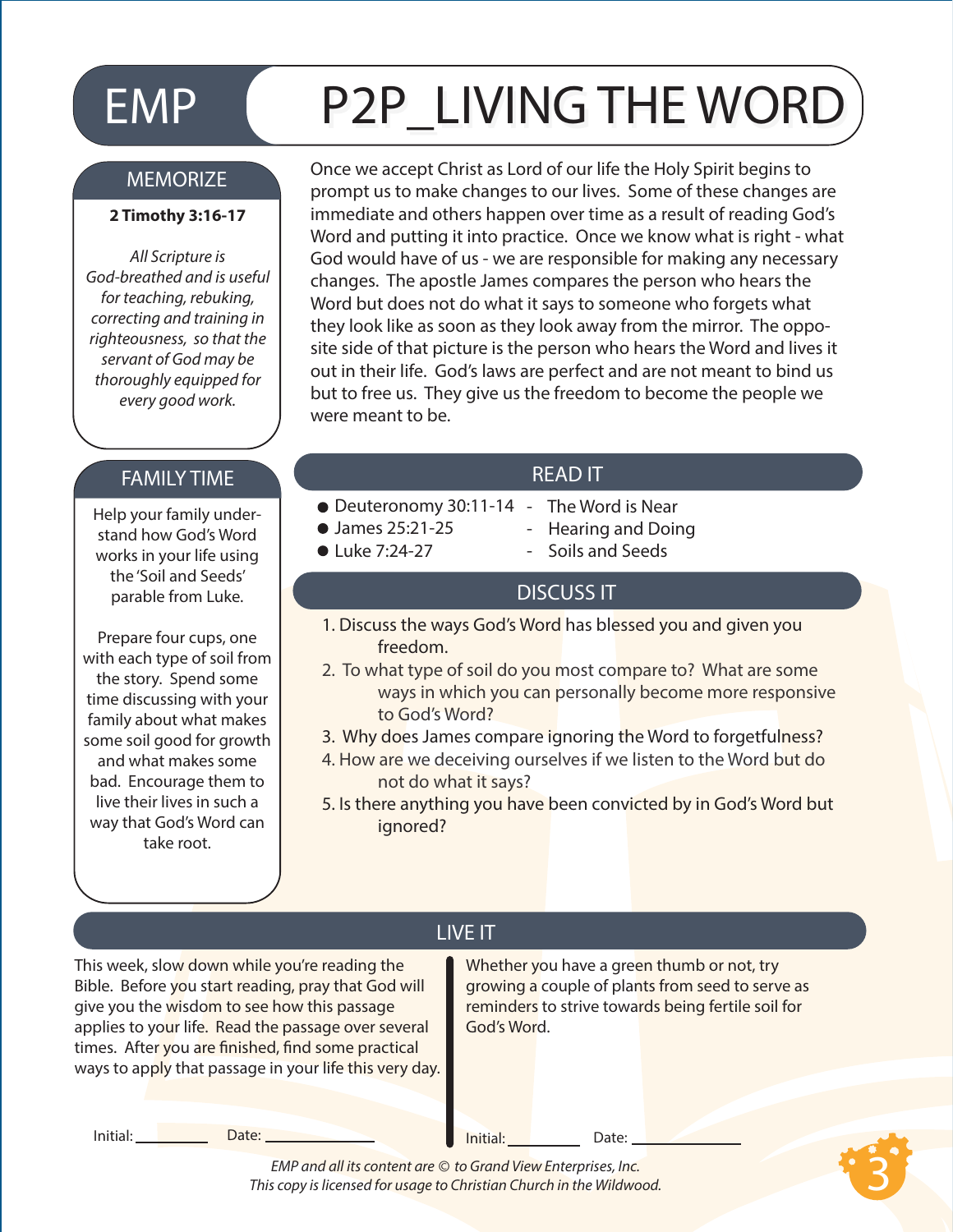## EMP P2P\_NAVIGATING

#### **MEMORIZE**

#### **Joshua 1:8**

*Keep this Book of the Law always on your lips; meditate on it day and night, so that you may be careful to do everything written in it. Then you will be prosperous and successful.*

### FAMILY TIME **The Contract of Contract Contract Contract Contract Contract Contract Contract Contract Contract Contract Contract Contract Contract Contract Contract Contract Contract Contract Contract Contract Contract Cont**

Make sure everyone in your family has their own Bible appropriate to their age. Spend some time with your children showing them how to use their Bible's and discuss the importance of reading God's word daily.

Memorize the books of the Bible as a family if you have not already done so.

The Bible is God's great love story to us. Within it are 66 books spanning over 1,700 years. These books record our creation, fall and redemption. As a result, navigating the Bible is no easy task. There are some tools found in most Bibles to make this simpler:

- Table of Contents: Lists the books found in the Bible.
- Chapters & Verses: Help to locate specific Scriptures.
- Concordance: Find verses on specific topics.
- Maps: Locate where events took place.

These tools just fill a space in your Bible until you learn to use them. These, as well as a host of other Bible tools, are waiting to help you navigate and better understand God's Word. The ability to use these tools only comes through repeated practice. Practice, study and grow!

- $\bullet$  Psalms 1:1-3 Deuteronomy 6:6-9
- Time in the Word
- Relationship with the Word

#### DISCUSS IT

- 1. What is the significance of the Old and New Testament? Are there any areas of the Bible that you find especially difficult to navigate?
- 2. How confident do you feel navigating your Bible?
- 3. Does your comfort level in regards to using your Bible impact how often you study your Bible? What would it take to change that comfort level?
- 4. Why might it be important to learn how to use a variety of Bible tools?
- 5. What Bible tools have you used before? What would you like to learn to use?

4

| LIVE IT                                                                                                         |                                                                                                                               |  |
|-----------------------------------------------------------------------------------------------------------------|-------------------------------------------------------------------------------------------------------------------------------|--|
| Commit to memorizing the titles of the books of<br>the Bible in order.                                          | Learn how to use one new Bible tool this week:<br>• Table of Contents<br>• Concordance                                        |  |
| Try memorizing the Old Testament list and New<br>Testament list seperately in order to simplify the<br>process. | • Biblical Maps<br>The next two you may find online or in a bookstore:<br><b>Analytical Concordance</b><br>• Bible Commentary |  |
| Initial:<br>Date:                                                                                               | Initial:<br>Date:                                                                                                             |  |